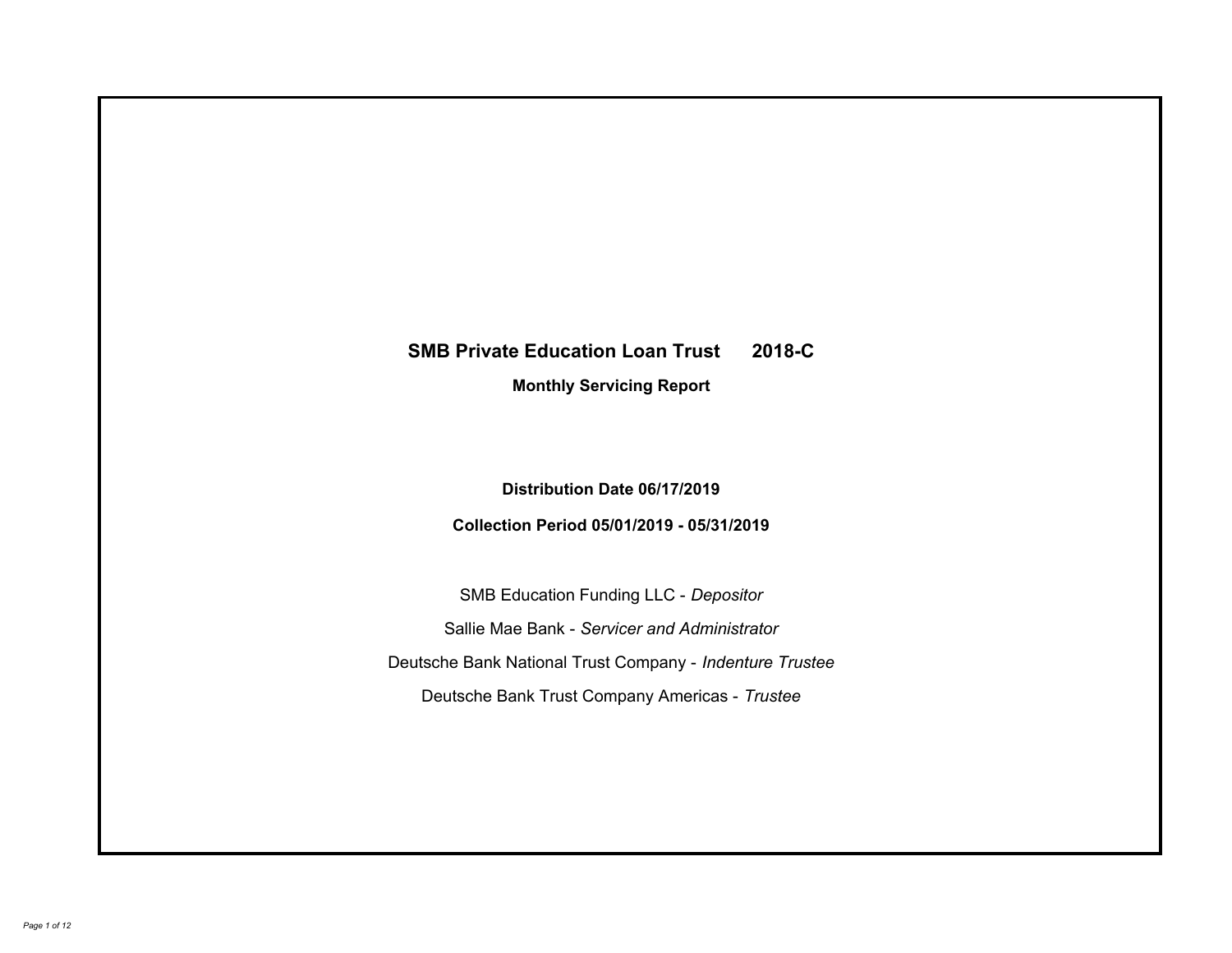| Α           | <b>Student Loan Portfolio Characteristics</b>   |                                              | Settlement Date<br>09/19/2018 | 04/30/2019            | 05/31/2019            |
|-------------|-------------------------------------------------|----------------------------------------------|-------------------------------|-----------------------|-----------------------|
|             | <b>Principal Balance</b>                        |                                              | \$557,492,029.76              | \$514,928,467.79      | \$509,388,772.60      |
|             | Interest to be Capitalized Balance              |                                              | 38,025,828.51                 | 37,381,864.25         | 38,313,587.16         |
|             | Pool Balance                                    |                                              | \$595,517,858.27              | \$552,310,332.04      | \$547,702,359.76      |
|             | Weighted Average Coupon (WAC)                   |                                              |                               |                       |                       |
|             |                                                 | WAC1 (Contractual Interest Rate on the Loan) | 9.74%                         | 9.99%                 | 9.98%                 |
|             | WAC2 (Average of Applicable Interest Rate)      |                                              | 9.70%                         | 9.94%                 | 9.94%                 |
|             | WAC3 (Average of Actual Interest Rate)          |                                              | 9.62%                         | 9.86%                 | 9.85%                 |
|             | Weighted Average Remaining Term                 |                                              | 137.72                        | 134.56                | 134.00                |
|             | Number of Loans                                 |                                              | 48,318                        | 44,883                | 44,432                |
|             | Number of Borrowers<br>Pool Factor              |                                              | 46,914                        | 43,601<br>0.927445457 | 43,171<br>0.919707700 |
|             | Since Issued Total Constant Prepayment Rate (1) |                                              |                               | 11.06%                | 10.83%                |
|             |                                                 |                                              |                               |                       |                       |
| B           | <b>Debt Securities</b>                          | <b>Cusip/Isin</b>                            | 05/15/2019                    |                       | 06/17/2019            |
|             | A1                                              | 78449QAA5                                    | \$102,966,395.71              |                       | \$96,223,225.66       |
|             | A <sub>2</sub> A                                | 78449QAB3                                    | \$219,000,000.00              |                       | \$219,000,000.00      |
|             | A2B                                             | 78449QAC1                                    | \$108,000,000.00              |                       | \$108,000,000.00      |
|             | B                                               | 78449QAD9                                    | \$40,000,000.00               |                       | \$40,000,000.00       |
|             |                                                 |                                              |                               |                       |                       |
| $\mathsf C$ | <b>Certificates</b>                             | Cusip/Isin                                   | 05/15/2019                    |                       | 06/17/2019            |
|             | Residual                                        | 78449Q107                                    | \$100,000.00                  |                       | \$100,000.00          |
|             |                                                 |                                              |                               |                       |                       |
| D           | <b>Account Balances</b>                         |                                              | 05/15/2019                    |                       | 06/17/2019            |
|             | Reserve Account Balance                         |                                              | \$1,508,827.00                |                       | \$1,508,827.00        |
|             |                                                 |                                              |                               |                       |                       |
| Е           | <b>Asset / Liability</b>                        |                                              | 05/15/2019                    |                       | 06/17/2019            |
|             | Overcollateralization Percentage                |                                              | 14.91%                        |                       | 15.42%                |
|             | Specified Overcollateralization Amount          |                                              | \$138,077,583.01              |                       | \$136,925,589.94      |
|             | Actual Overcollateralization Amount             |                                              | \$82,343,936.33               |                       | \$84,479,134.10       |

(1) For additional information, see 'Since Issued CPR Methodology' found on page 11 of this report.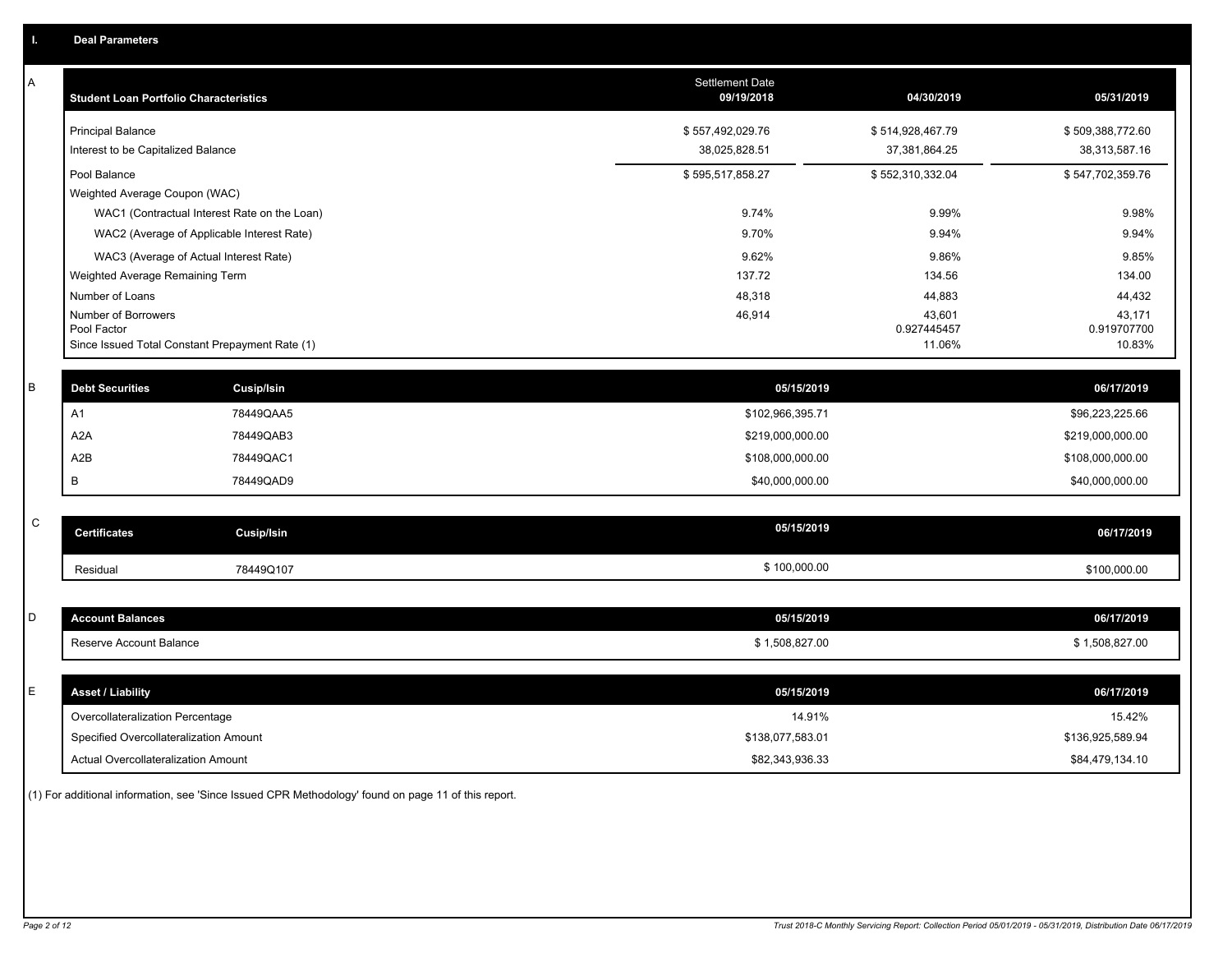#### **II. 2018-C Trust Activity 05/01/2019 through 05/31/2019**

| <b>Borrower Principal</b><br>5,899,849.17<br>0.00<br><b>Consolidation Activity Principal</b><br>252.15<br>Seller Principal Reimbursement<br>0.00<br>Servicer Principal Reimbursement<br>0.00<br>Delinquent Principal Purchases by Servicer<br>45,878.21<br><b>Other Principal Deposits</b> |  |
|--------------------------------------------------------------------------------------------------------------------------------------------------------------------------------------------------------------------------------------------------------------------------------------------|--|
|                                                                                                                                                                                                                                                                                            |  |
|                                                                                                                                                                                                                                                                                            |  |
|                                                                                                                                                                                                                                                                                            |  |
|                                                                                                                                                                                                                                                                                            |  |
|                                                                                                                                                                                                                                                                                            |  |
|                                                                                                                                                                                                                                                                                            |  |
| \$5,945,979.53<br><b>Total Principal Receipts</b>                                                                                                                                                                                                                                          |  |
| в<br><b>Student Loan Interest Receipts</b>                                                                                                                                                                                                                                                 |  |
| <b>Borrower Interest</b><br>2,453,668.35                                                                                                                                                                                                                                                   |  |
| 0.00<br><b>Consolidation Activity Interest</b>                                                                                                                                                                                                                                             |  |
| Seller Interest Reimbursement<br>0.00                                                                                                                                                                                                                                                      |  |
| Servicer Interest Reimbursement<br>0.00                                                                                                                                                                                                                                                    |  |
| 0.00<br>Delinquent Interest Purchases by Servicer                                                                                                                                                                                                                                          |  |
| 1,955.51<br><b>Other Interest Deposits</b>                                                                                                                                                                                                                                                 |  |
| \$2,455,623.86<br><b>Total Interest Receipts</b>                                                                                                                                                                                                                                           |  |
| C<br><b>Recoveries on Realized Losses</b><br>\$43,735.89                                                                                                                                                                                                                                   |  |
| \$19,613.46<br>D<br><b>Investment Income</b>                                                                                                                                                                                                                                               |  |
| <b>Funds Borrowed from Next Collection Period</b><br>\$0.00<br>E.                                                                                                                                                                                                                          |  |
| F.<br><b>Funds Repaid from Prior Collection Period</b><br>\$0.00                                                                                                                                                                                                                           |  |
| G<br>\$0.00<br>Loan Sale or Purchase Proceeds                                                                                                                                                                                                                                              |  |
| \$0.00<br>н<br>Initial Deposits to Distribution Account                                                                                                                                                                                                                                    |  |
| \$0.00<br><b>Excess Transferred from Other Accounts</b>                                                                                                                                                                                                                                    |  |
| <b>Borrower Benefit Reimbursements</b><br>\$0.00<br>J                                                                                                                                                                                                                                      |  |
| Κ<br><b>Other Deposits</b><br>\$0.00                                                                                                                                                                                                                                                       |  |
| Г<br><b>Other Fees Collected</b><br>\$0.00                                                                                                                                                                                                                                                 |  |
| М<br><b>AVAILABLE FUNDS</b><br>\$8,464,952.74                                                                                                                                                                                                                                              |  |
| N<br>Non-Cash Principal Activity During Collection Period<br>\$406,284.34                                                                                                                                                                                                                  |  |
| O<br>Aggregate Purchased Amounts by the Depositor, Servicer or Seller<br>\$47,833.72                                                                                                                                                                                                       |  |
| P<br>Aggregate Loan Substitutions<br>\$0.00                                                                                                                                                                                                                                                |  |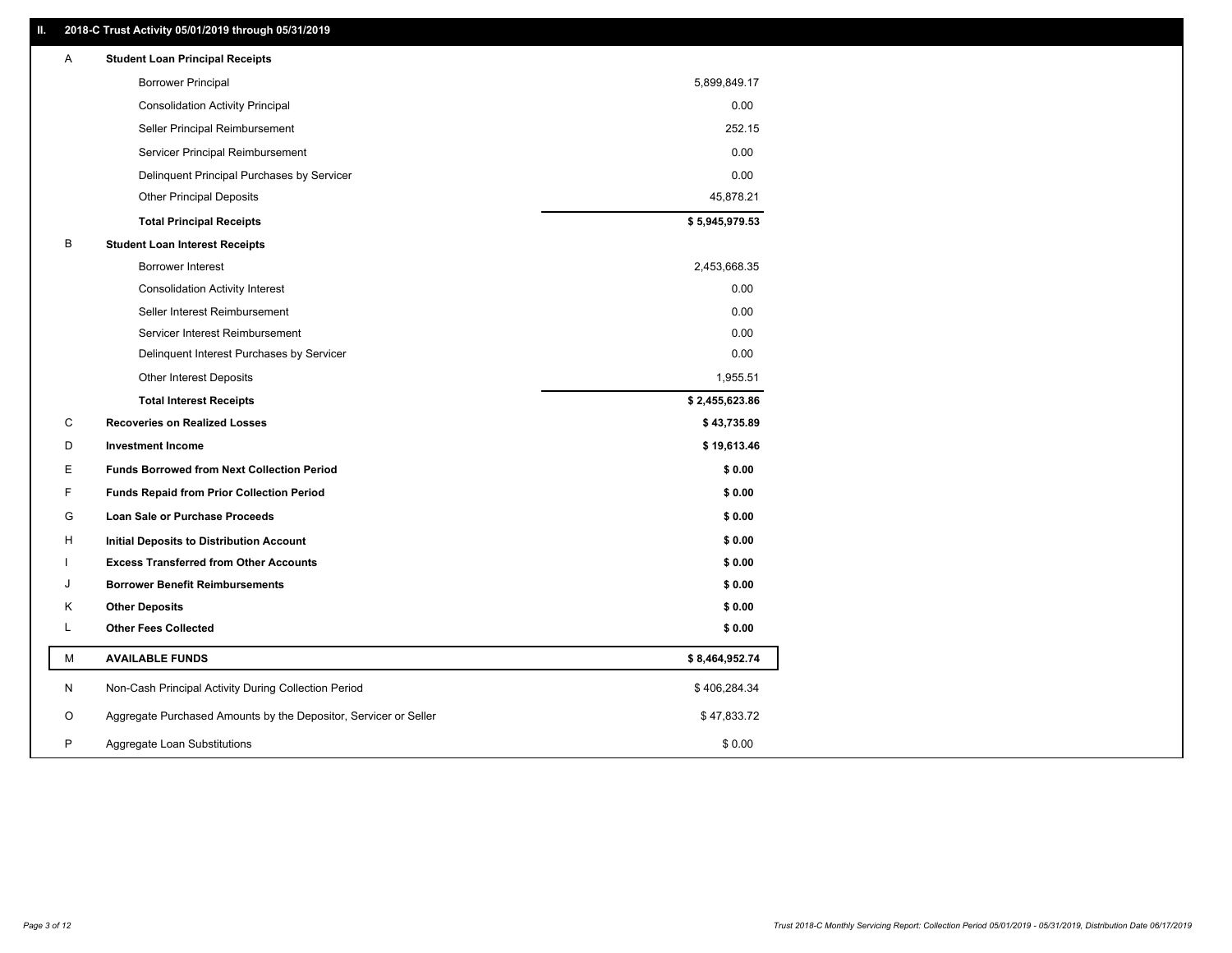|                   |                       |                          |         |                                                           | <b>Loans by Repayment Status</b> |                            |                          |         |                                                           |                |                            |
|-------------------|-----------------------|--------------------------|---------|-----------------------------------------------------------|----------------------------------|----------------------------|--------------------------|---------|-----------------------------------------------------------|----------------|----------------------------|
|                   |                       |                          |         | 05/31/2019                                                |                                  |                            |                          |         | 04/30/2019                                                |                |                            |
|                   |                       | <b>Wtd Avg</b><br>Coupon | # Loans | Principal and<br><b>Interest Accrued</b><br>to Capitalize | % of Principal                   | % of Loans in<br>Repay (1) | <b>Wtd Avg</b><br>Coupon | # Loans | Principal and<br><b>Interest Accrued</b><br>to Capitalize | % of Principal | % of Loans in<br>Repay (1) |
| INTERIM:          | IN SCHOOL             | 10.69%                   | 7,311   | \$99,693,533.48                                           | 18.202%                          | $-$ %                      | 10.65%                   | 8,547   | \$116,079,960.27                                          | 21.017%        | $-$ %                      |
|                   | GRACE                 | 10.48%                   | 2,871   | \$37,854,814.53                                           | 6.912%                           | $-$ %                      | 10.50%                   | 1,756   | \$22,137,875.99                                           | 4.008%         | $-$ %                      |
|                   | <b>DEFERMENT</b>      | 10.59%                   | 1,586   | \$19,271,300.53                                           | 3.519%                           | $-$ %                      | 10.59%                   | 1,634   | \$19,729,094.42                                           | 3.572%         | $-$ %                      |
| <b>REPAYMENT:</b> | <b>CURRENT</b>        | 9.51%                    | 30,936  | \$365,647,470.00                                          | 66.760%                          | 93.544%                    | 9.50%                    | 31,144  | \$368,361,584.99                                          | 66.695%        | 93.407%                    |
|                   | 31-60 DAYS DELINQUENT | 10.53%                   | 417     | \$5,576,322.34                                            | 1.018%                           | 1.427%                     | 10.60%                   | 377     | \$4,950,175.82                                            | 0.896%         | 1.255%                     |
|                   | 61-90 DAYS DELINQUENT | 10.55%                   | 157     | \$2,085,501.89                                            | 0.381%                           | 0.534%                     | 10.95%                   | 144     | \$1,771,084.02                                            | 0.321%         | 0.449%                     |
|                   | > 90 DAYS DELINQUENT  | 11.18%                   | 78      | \$1,088,974.22                                            | 0.199%                           | 0.279%                     | 11.45%                   | 69      | \$882,870.20                                              | 0.160%         | 0.224%                     |
|                   | FORBEARANCE           | 9.80%                    | 1,076   | \$16,484,442.77                                           | 3.010%                           | 4.217%                     | 10.02%                   | 1,212   | \$18,397,686.33                                           | 3.331%         | 4.665%                     |
| <b>TOTAL</b>      |                       |                          | 44,432  | \$547,702,359.76                                          | 100.00%                          | 100.00%                    |                          | 44,883  | \$552,310,332.04                                          | 100.00%        | 100.00%                    |

Percentages may not total 100% due to rounding  $\star$ 

1 Loans classified in "Repayment" include any loan for which interim interest only, \$25 fixed payments or full principal and interest payments are due.

|                         |                                                                                                                              |                          |         |                                                           | <b>Loans by Borrower Status</b> |                                |                          |         |                                                                  |                |                                |
|-------------------------|------------------------------------------------------------------------------------------------------------------------------|--------------------------|---------|-----------------------------------------------------------|---------------------------------|--------------------------------|--------------------------|---------|------------------------------------------------------------------|----------------|--------------------------------|
|                         |                                                                                                                              |                          |         | 05/31/2019                                                |                                 |                                |                          |         | 04/30/2019                                                       |                |                                |
|                         |                                                                                                                              | <b>Wtd Avg</b><br>Coupon | # Loans | Principal and<br><b>Interest Accrued</b><br>to Capitalize | % of Principal                  | % of Loans in<br>P&I Repay (2) | <b>Wtd Avg</b><br>Coupon | # Loans | <b>Principal and</b><br><b>Interest Accrued</b><br>to Capitalize | % of Principal | % of Loans in<br>P&I Repay (2) |
| INTERIM:                | IN SCHOOL                                                                                                                    | 10.12%                   | 14,680  | \$204,827,234.29                                          | 37.398%                         | $-$ %                          | 10.10%                   | 17,167  | \$238,641,100.61                                                 | 43.208%        | $-$ %                          |
|                         | GRACE                                                                                                                        | 10.03%                   | 5,483   | \$73,543,411.54                                           | 13.428%                         | $-$ %                          | 10.02%                   | 3,255   | \$41,991,827.29                                                  | 7.603%         | $-$ %                          |
|                         | <b>DEFERMENT</b>                                                                                                             | 10.18%                   | 2,842   | \$33,840,650.46                                           | 6.179%                          | $-$ %                          | 10.16%                   | 2,950   | \$35,007,146.24                                                  | 6.338%         | $-$ %                          |
| P&I REPAYMENT:          | <b>CURRENT</b>                                                                                                               | 9.46%                    | 19,772  | \$211,286,153.59                                          | 38.577%                         | 89.722%                        | 9.45%                    | 19,765  | \$211,413,673.22                                                 | 38.278%        | 89.328%                        |
|                         | 31-60 DAYS DELINQUENT                                                                                                        | 10.55%                   | 359     | \$4,754,053.89                                            | 0.868%                          | 2.019%                         | 10.65%                   | 339     | \$4,469,822.95                                                   | 0.809%         | 1.889%                         |
|                         | 61-90 DAYS DELINQUENT                                                                                                        | 10.58%                   | 146     | \$1,956,876.20                                            | 0.357%                          | 0.831%                         | 11.08%                   | 130     | \$1,530,897.26                                                   | 0.277%         | 0.647%                         |
|                         | > 90 DAYS DELINQUENT                                                                                                         | 11.28%                   | 74      | \$1,009,537.02                                            | 0.184%                          | 0.429%                         | 11.44%                   | 65      | \$858,178.14                                                     | 0.155%         | 0.363%                         |
|                         | FORBEARANCE                                                                                                                  | 9.80%                    | 1,076   | \$16,484,442.77                                           | 3.010%                          | 7.000%                         | 10.02%                   | 1,212   | \$18,397,686.33                                                  | 3.331%         | 7.774%                         |
| <b>TOTAL</b><br>$\star$ | Percentages may not total 100% due to rounding                                                                               |                          | 44,432  | \$547,702,359.76                                          | 100.00%                         | 100.00%                        |                          | 44,883  | \$552,310,332.04                                                 | 100.00%        | 100.00%                        |
|                         | 2 Loans classified in "P&I Repayment" includes only those loans for which scheduled principal and interest payments are due. |                          |         |                                                           |                                 |                                |                          |         |                                                                  |                |                                |

WAC reflects WAC3 To conform with company standard reporting these sections now include Princial and Interest Accrued to Capitalize.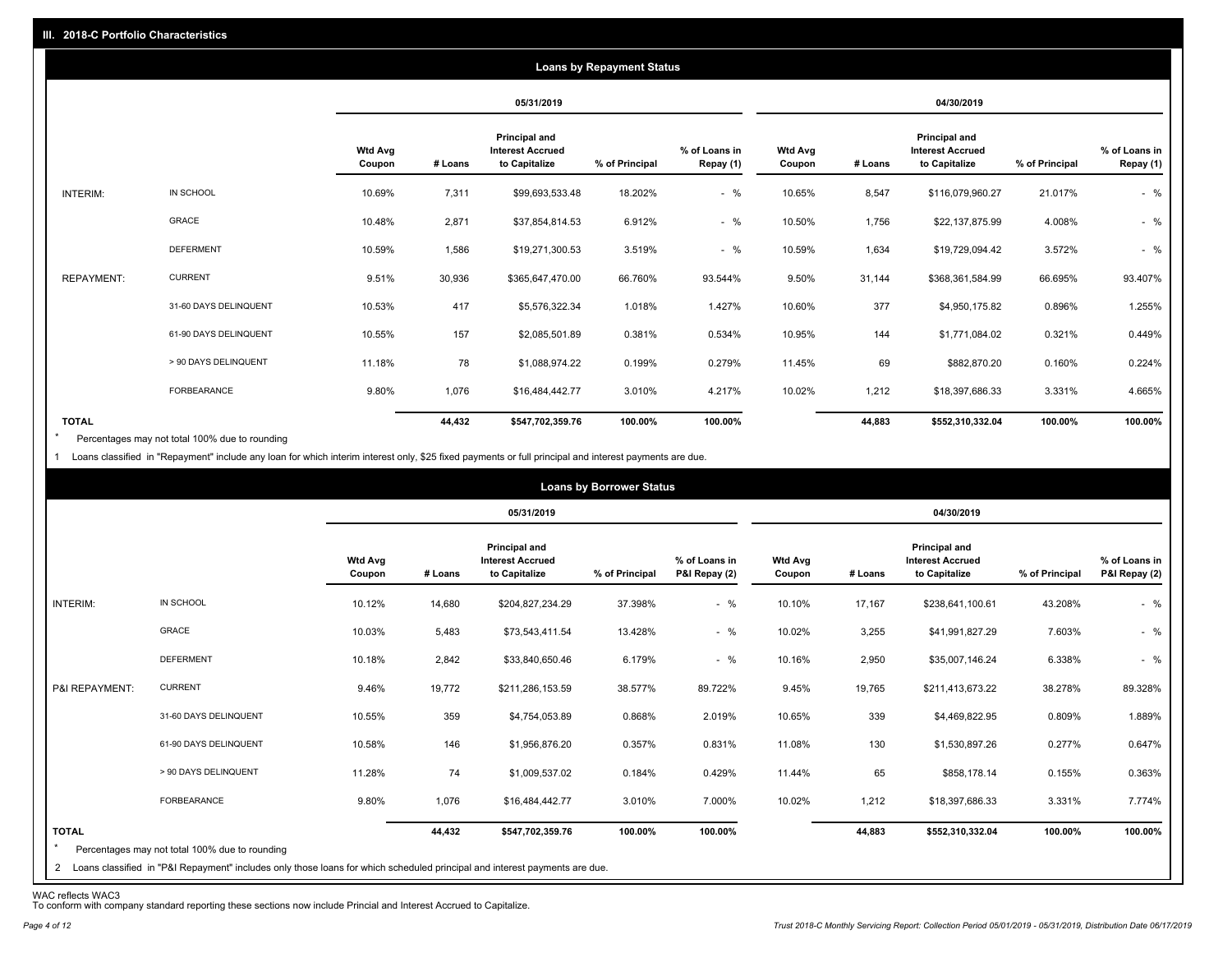|                                                                                                  | 5/31/2019        | 4/30/2019        |  |
|--------------------------------------------------------------------------------------------------|------------------|------------------|--|
| Pool Balance                                                                                     | \$547,702,359.76 | \$552,310,332.04 |  |
| Total # Loans                                                                                    | 44,432           | 44,883           |  |
| Total # Borrowers                                                                                | 43,171           | 43,601           |  |
| Weighted Average Coupon                                                                          | 9.94%            | 9.94%            |  |
| Weighted Average Remaining Term                                                                  | 134.00           | 134.56           |  |
| Percent of Pool - Cosigned                                                                       | 92.4%            | 92.4%            |  |
| Percent of Pool - Non Cosigned                                                                   | 7.6%             | 7.6%             |  |
| Borrower Interest Accrued for Period                                                             | \$4,254,539.19   | \$4,168,749.51   |  |
| Outstanding Borrower Interest Accrued                                                            | \$40,950,224.73  | \$39,971,938.70  |  |
| Gross Principal Realized Loss - Periodic *                                                       | \$377,654.92     | \$351,234.94     |  |
| Gross Principal Realized Loss - Cumulative *                                                     | \$2,052,491.35   | \$1,674,836.43   |  |
| Recoveries on Realized Losses - Periodic                                                         | \$43,735.89      | \$12,184.94      |  |
| Recoveries on Realized Losses - Cumulative                                                       | \$132,708.72     | \$88,972.83      |  |
| Net Losses - Periodic                                                                            | \$333,919.03     | \$339,050.00     |  |
| Net Losses - Cumulative                                                                          | \$1,919,782.63   | \$1,585,863.60   |  |
| Non-Cash Principal Activity - Capitalized Interest                                               | \$783,588.59     | \$584,081.45     |  |
| Since Issued Total Constant Prepayment Rate (CPR) (1)                                            | 10.83%           | 11.06%           |  |
| <b>Loan Substitutions</b>                                                                        | \$0.00           | \$0.00           |  |
| <b>Cumulative Loan Substitutions</b>                                                             | \$0.00           | \$0.00           |  |
| <b>Unpaid Servicing Fees</b>                                                                     | \$0.00           | \$0.00           |  |
| <b>Unpaid Administration Fees</b>                                                                | \$0.00           | \$0.00           |  |
| <b>Unpaid Carryover Servicing Fees</b>                                                           | \$0.00           | \$0.00           |  |
| Note Interest Shortfall                                                                          | \$0.00           | \$0.00           |  |
| Loans in Modification                                                                            | \$5,824,925.65   | \$5,067,979.98   |  |
| % of Loans in Modification as a % of Loans in Repayment (P&I)                                    | 2.66%            | 2.32%            |  |
|                                                                                                  |                  |                  |  |
| % Annualized Gross Principal Realized Loss - Periodic as a %<br>of Loans in Repayment (P&I) * 12 | 2.07%            | 1.93%            |  |
| % Gross Principal Realized Loss - Cumulative as a % of                                           |                  |                  |  |
| <b>Original Pool Balance</b>                                                                     | 0.34%            | 0.28%            |  |
|                                                                                                  |                  |                  |  |

\* In accordance with the Servicer's current policies and procedures, after September 1, 2017 loans subject to bankruptcy claims generally will not be reported as a charged-off unless and until they are delinquent for 120 d

(1) For additional information, see 'Since Issued CPR Methodology' found on page 11 of this report.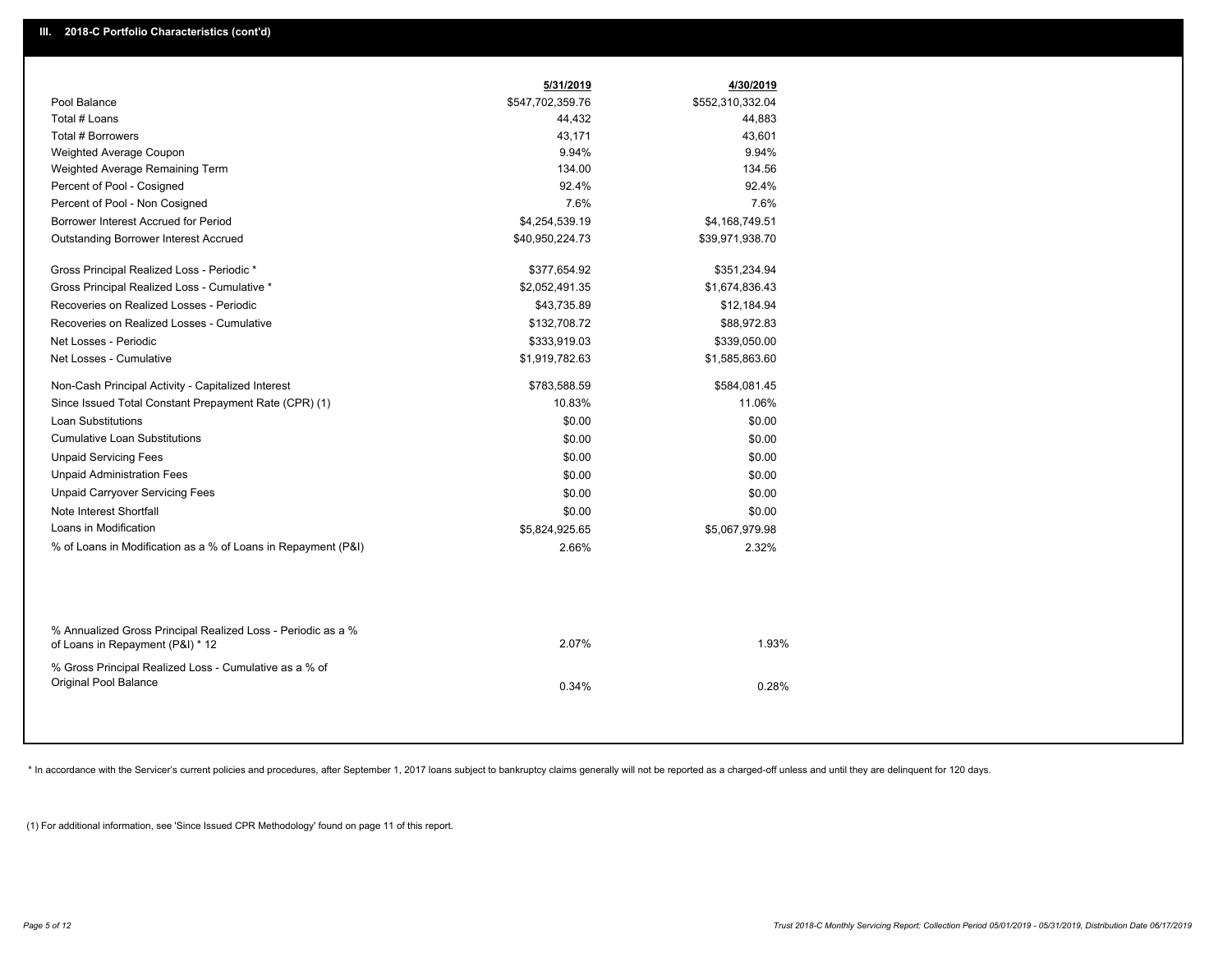#### **Loan Program**  A

|                                    | Weighted<br><b>Average Coupon</b> | # LOANS | <b>\$ AMOUNT</b> | $%$ *     |
|------------------------------------|-----------------------------------|---------|------------------|-----------|
| - Smart Option Interest-Only Loans | 8.68%                             | 10.841  | \$108,479,714.11 | 19.806%   |
| - Smart Option Fixed Pay Loans     | 9.90%                             | 11.174  | \$167,181,172.41 | 30.524%   |
| - Smart Option Deferred Loans      | 10.29%                            | 22,417  | \$272,041,473.24 | 49.670%   |
| - Other Loan Programs              | $0.00\%$                          | 0       | \$0.00           | $0.000\%$ |
| <b>Total</b>                       | 9.85%                             | 44,432  | \$547,702,359.76 | 100.000%  |

\* Percentages may not total 100% due to rounding

B

C

**Index Type**

|                       | Weighted<br><b>Average Coupon</b> | # LOANS     | <b>\$ AMOUNT</b> | $%$ *     |
|-----------------------|-----------------------------------|-------------|------------------|-----------|
| - Fixed Rate Loans    | 9.60%                             | 13,458      | \$173,128,432.64 | 31.610%   |
| - LIBOR Indexed Loans | 9.97%                             | 30.974      | \$374,573,927.12 | 68.390%   |
| - Other Index Rates   | $0.00\%$                          | $\mathbf 0$ | \$0.00           | $0.000\%$ |
| Total                 | 9.85%                             | 44,432      | \$547,702,359.76 | 100.000%  |

\* Percentages may not total 100% due to rounding

#### **Weighted Average Recent FICO**

| $0 - 639$<br>640 - 669 | 2,604<br>2,734 | \$28,007,386.42  | 5.114%   |
|------------------------|----------------|------------------|----------|
|                        |                |                  |          |
|                        |                | \$31,385,589.37  | 5.730%   |
| 670 - 699              | 5,301          | \$65,716,273.89  | 11.999%  |
| 700 - 739              | 10,258         | \$128,555,914.05 | 23.472%  |
| $740 +$                | 23,530         | \$293,972,418.96 | 53.674%  |
| $N/A$ <sub>(1)</sub>   | 5              | \$64,777.07      | 0.012%   |
| Total                  | 44,432         | \$547,702,359.76 | 100.000% |

WAC reflects WAC3

To conform with company standard reporting these sections now include Princial and Interest Accrued to Capitalize.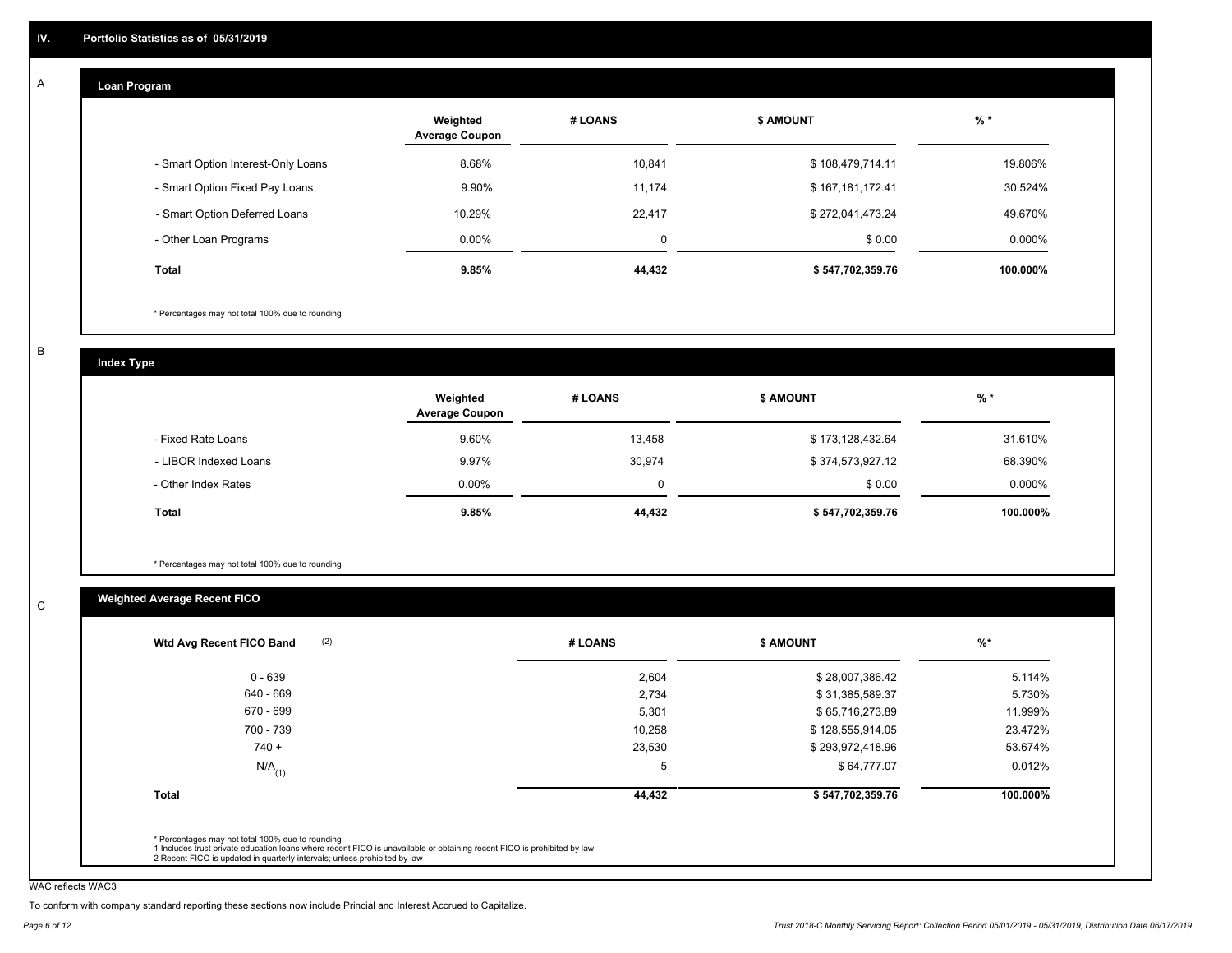| V. |       | 2018-C Reserve Account and Principal Distribution Calculations                  |                  |  |
|----|-------|---------------------------------------------------------------------------------|------------------|--|
| Α. |       | <b>Reserve Account</b>                                                          |                  |  |
|    |       | Specified Reserve Account Balance                                               | \$1,508,827.00   |  |
|    |       | Actual Reserve Account Balance                                                  | \$1,508,827.00   |  |
| В. |       | <b>Principal Distribution Amount</b>                                            |                  |  |
|    | i.    | Class A Notes Outstanding                                                       | \$429,966,395.71 |  |
|    | ii.   | Pool Balance                                                                    | \$547,702,359.76 |  |
|    | iii.  | First Priority Principal Distribution Amount (i - ii)                           | \$0.00           |  |
|    | iv.   | Class A and B Notes Outstanding                                                 | \$469,966,395.71 |  |
|    | ٧.    | First Priority Principal Distribution Amount                                    | \$0.00           |  |
|    | vi.   | Pool Balance                                                                    | \$547,702,359.76 |  |
|    | VII.  | Specified Overcollateralization Amount                                          | \$136,925,589.94 |  |
|    | viii. | Regular Principal Distribution Amount (if (iv > 0, (iv - v) - (vi - vii))       | \$59,189,625.89  |  |
|    | ix.   | Pool Balance                                                                    | \$547,702,359.76 |  |
|    | Х.    | 10% of Initial Pool Balance                                                     | \$59,551,785.83  |  |
|    | xi.   | First Priority Principal Distribution Amount                                    | \$0.00           |  |
|    | xii.  | Regular Principal Distribution Amount                                           | \$59,189,625.89  |  |
|    | xiii. | Available Funds (after payment of waterfall items A through I)                  | \$0.00           |  |
|    | xiv.  | Additional Principal Distribution Amount (if(vi <= x,min(xiii, vi - xi - xii))) | \$0.00           |  |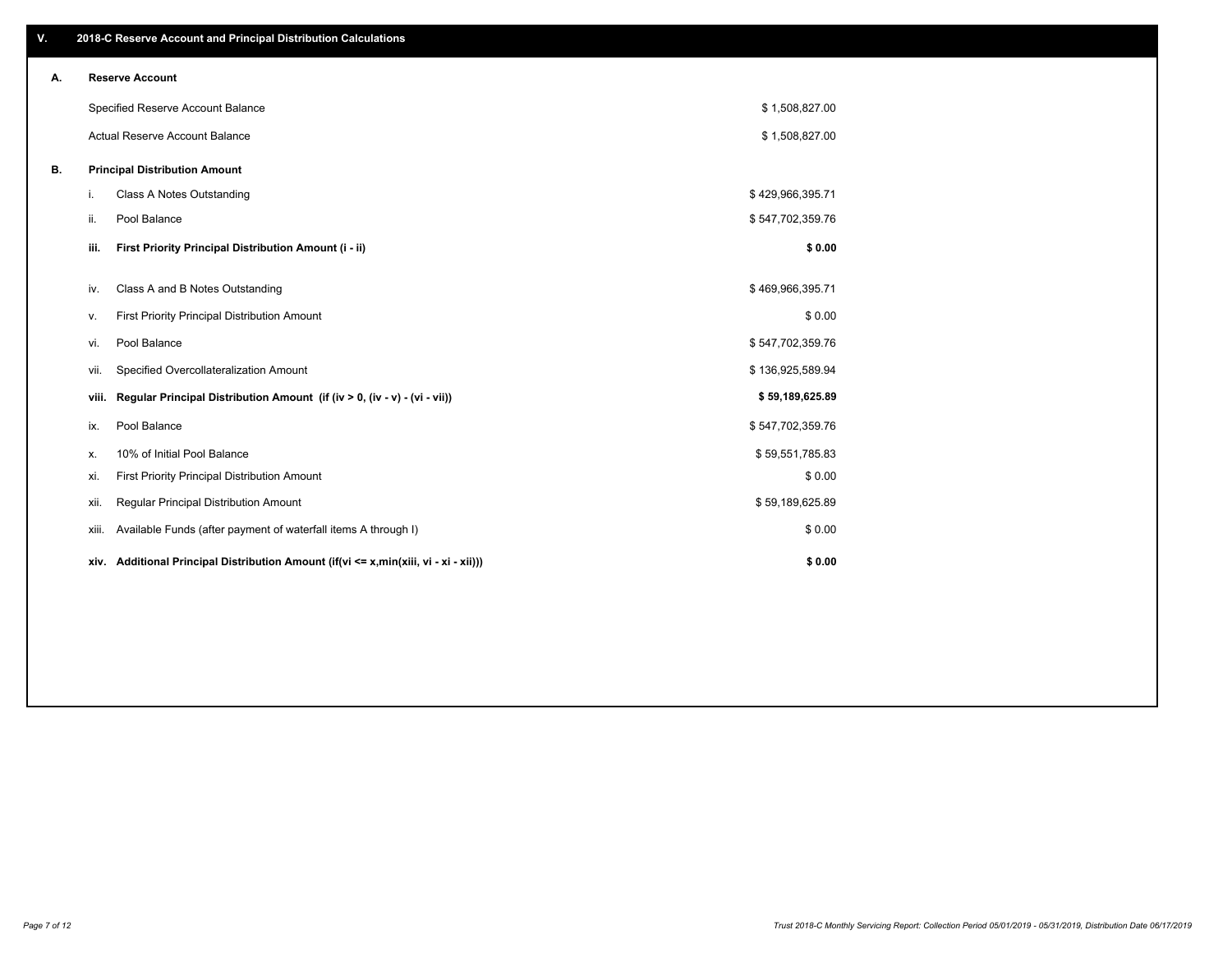|                          |                                                                                             | Paid                   | <b>Funds Balance</b>             |
|--------------------------|---------------------------------------------------------------------------------------------|------------------------|----------------------------------|
|                          | <b>Total Available Funds</b>                                                                |                        | \$8,464,952.74                   |
| A                        | <b>Trustee Fees</b>                                                                         | \$0.00                 | \$8,464,952.74                   |
| В                        | <b>Servicing Fees</b>                                                                       | \$343,285.65           | \$8,121,667.09                   |
| C                        | i. Administration Fees<br>ii. Unreimbursed Administrator Advances plus any Unpaid           | \$8,333.00<br>\$0.00   | \$8,113,334.09<br>\$8,113,334.09 |
| D                        | Class A Noteholders Interest Distribution Amount                                            | \$1,236,830.71         | \$6,876,503.38                   |
| Е<br>F.                  | <b>First Priority Principal Payment</b><br>Class B Noteholders Interest Distribution Amount | \$0.00<br>\$133,333.33 | \$6,876,503.38<br>\$6,743,170.05 |
| G                        | Reinstatement Reserve Account                                                               | \$0.00                 | \$6,743,170.05                   |
| H                        | <b>Regular Principal Distribution</b>                                                       | \$6,743,170.05         | \$0.00                           |
| $\overline{\phantom{a}}$ | <b>Carryover Servicing Fees</b>                                                             | \$0.00                 | \$0.00                           |
| J                        | Additional Principal Distribution Amount                                                    | \$0.00                 | \$0.00                           |
| Κ                        | Unpaid Expenses of Trustee                                                                  | \$0.00                 | \$0.00                           |
| L<br>м                   | Unpaid Expenses of Administrator<br>Remaining Funds to the Residual Certificateholders      | \$0.00<br>\$0.00       | \$0.00<br>\$0.00                 |
|                          |                                                                                             |                        |                                  |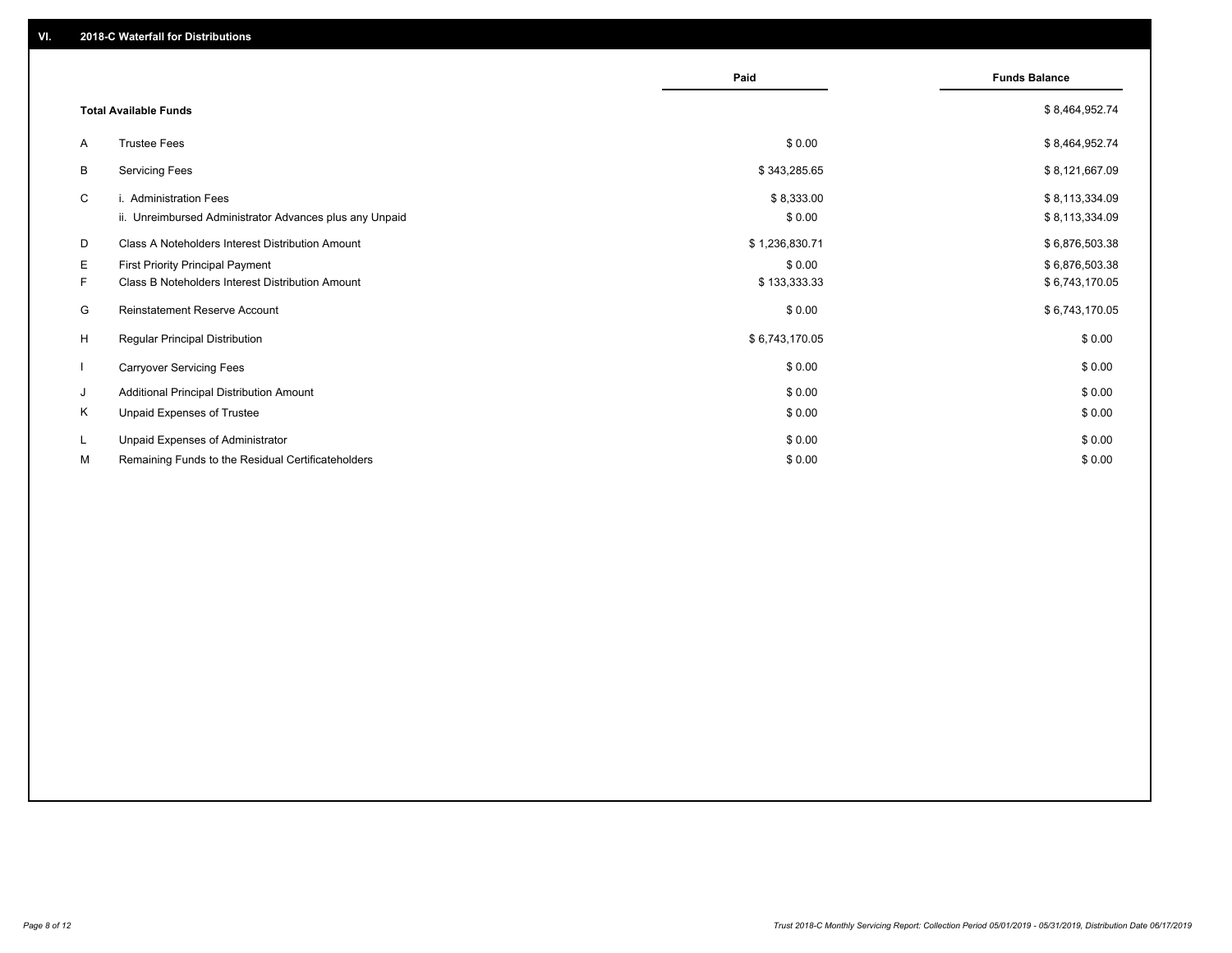| <b>Distribution Amounts</b>                                |                         |                         |                         |
|------------------------------------------------------------|-------------------------|-------------------------|-------------------------|
|                                                            | A <sub>1</sub>          | A <sub>2</sub> A        | A <sub>2</sub> B        |
| Cusip/Isin                                                 | 78449QAA5               | 78449QAB3               | 78449QAC1               |
| <b>Beginning Balance</b>                                   | \$102,966,395.71        | \$219,000,000.00        | \$108,000,000.00        |
| Index                                                      | <b>LIBOR</b>            | <b>FIXED</b>            | <b>LIBOR</b>            |
| Spread/Fixed Rate                                          | 0.30%                   | 3.63%                   | 0.75%                   |
| Record Date (Days Prior to Distribution)                   | 1 NEW YORK BUSINESS DAY | 1 NEW YORK BUSINESS DAY | 1 NEW YORK BUSINESS DAY |
| <b>Accrual Period Begin</b>                                | 5/15/2019               | 5/15/2019               | 5/15/2019               |
| <b>Accrual Period End</b>                                  | 6/17/2019               | 6/15/2019               | 6/17/2019               |
| Daycount Fraction                                          | 0.09166667              | 0.08333333              | 0.09166667              |
| Interest Rate*                                             | 2.73963%                | 3.63000%                | 3.18963%                |
| <b>Accrued Interest Factor</b>                             | 0.002511327             | 0.003025000             | 0.002923828             |
| <b>Current Interest Due</b>                                | \$258,582.34            | \$662,475.00            | \$315,773.37            |
| Interest Shortfall from Prior Period Plus Accrued Interest | $\mathsf{\$}$ -         | $\mathsf{\$}$ -         | $\mathsf{\$}$ -         |
| <b>Total Interest Due</b>                                  | \$258,582.34            | \$662,475.00            | \$315,773.37            |
| <b>Interest Paid</b>                                       | \$258,582.34            | \$662,475.00            | \$315,773.37            |
| <b>Interest Shortfall</b>                                  | $\frac{2}{3}$ -         | $$ -$                   | $\mathcal{S}$ -         |
| <b>Principal Paid</b>                                      | \$6,743,170.05          | $$ -$                   | $\mathsf{\$}$ -         |
| <b>Ending Principal Balance</b>                            | \$96,223,225.66         | \$219,000,000.00        | \$108,000,000.00        |
| Paydown Factor                                             | 0.038097006             | 0.000000000             | 0.000000000             |
| <b>Ending Balance Factor</b>                               | 0.543634043             | 1.000000000             | 1.000000000             |

\* Pay rates for Current Distribution. For the interest rates applicable to the next distribution date, please see https://www.salliemae.com/about/investors/data/SMBabrate.txt.

**VII. 2018-C Distributions**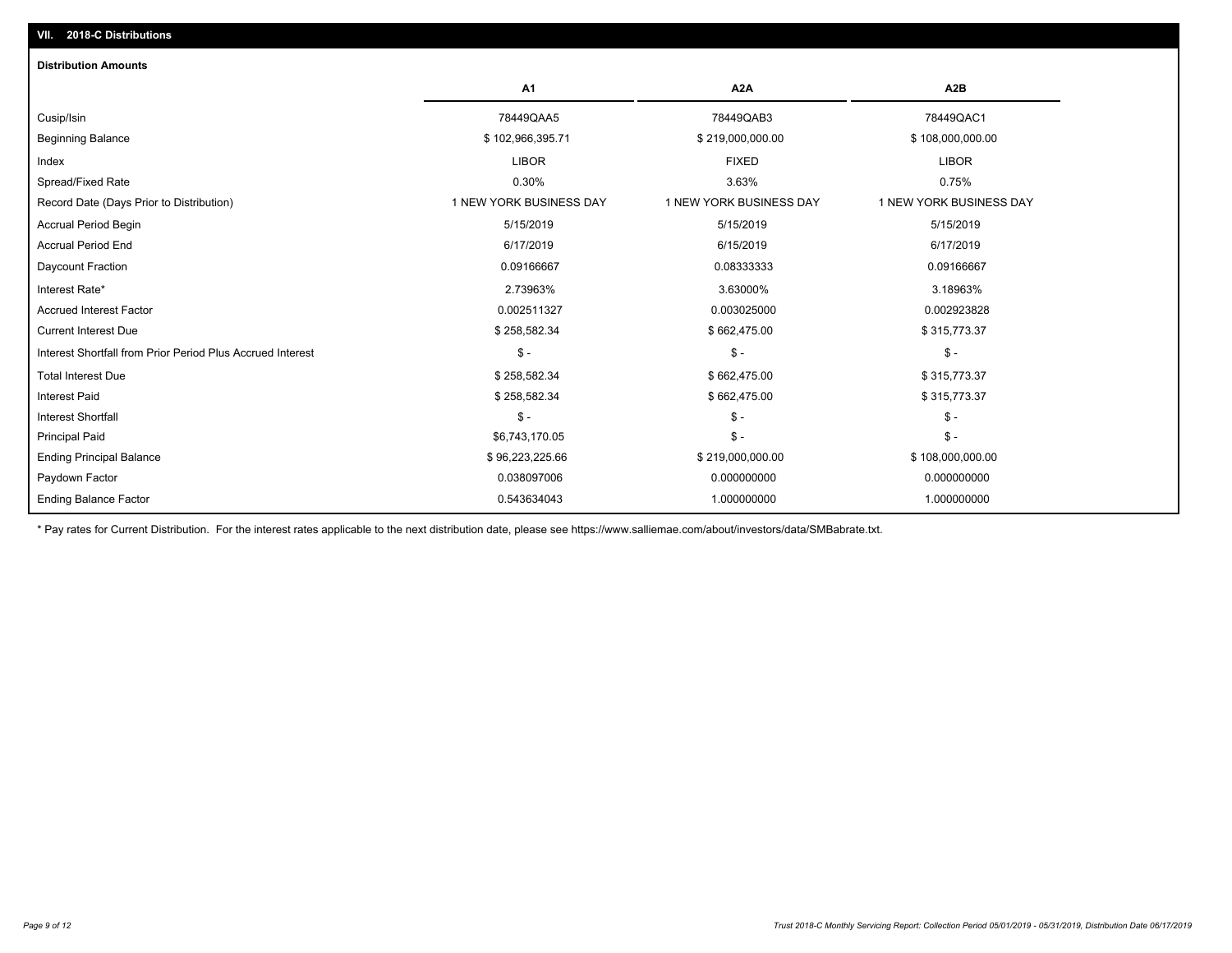| VII. 2018-C Distributions                                  |                         |
|------------------------------------------------------------|-------------------------|
| <b>Distribution Amounts</b>                                |                         |
|                                                            | в                       |
| Cusip/Isin                                                 | 78449QAD9               |
| <b>Beginning Balance</b>                                   | \$40,000,000.00         |
| Index                                                      | <b>FIXED</b>            |
| Spread/Fixed Rate                                          | 4.00%                   |
| Record Date (Days Prior to Distribution)                   | 1 NEW YORK BUSINESS DAY |
| Accrual Period Begin                                       | 5/15/2019               |
| <b>Accrual Period End</b>                                  | 6/15/2019               |
| Daycount Fraction                                          | 0.08333333              |
| Interest Rate*                                             | 4.00000%                |
| <b>Accrued Interest Factor</b>                             | 0.003333333             |
| <b>Current Interest Due</b>                                | \$133,333.33            |
| Interest Shortfall from Prior Period Plus Accrued Interest | $$ -$                   |
| <b>Total Interest Due</b>                                  | \$133,333.33            |
| Interest Paid                                              | \$133,333.33            |
| Interest Shortfall                                         | $$ -$                   |
| <b>Principal Paid</b>                                      | $$ -$                   |
| <b>Ending Principal Balance</b>                            | \$40,000,000.00         |
| Paydown Factor                                             | 0.000000000             |
| <b>Ending Balance Factor</b>                               | 1.000000000             |

\* Pay rates for Current Distribution. For the interest rates applicable to the next distribution date, please see https://www.salliemae.com/about/investors/data/SMBabrate.txt.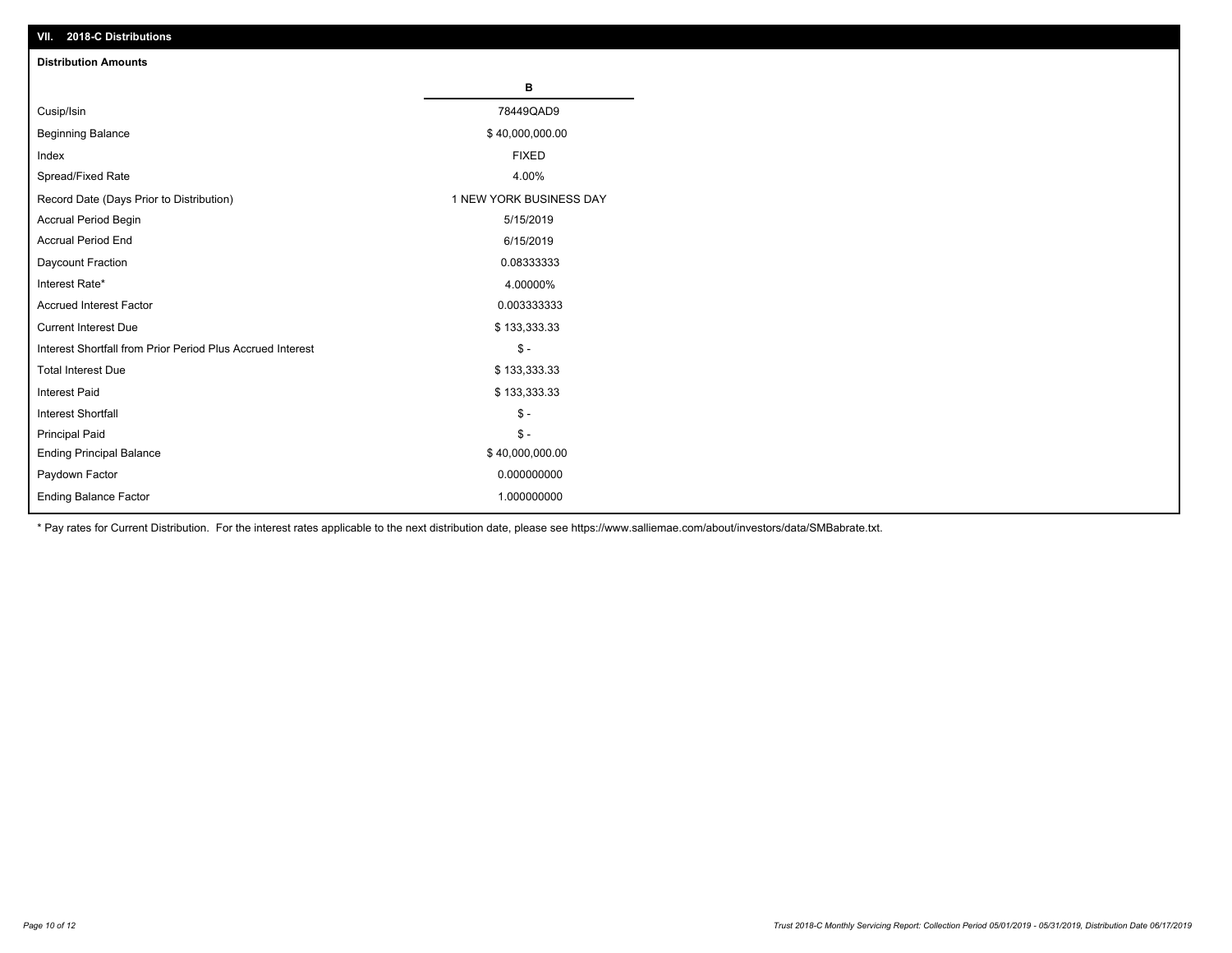#### **Since Issued Total CPR**

$$
\text{total CPR} = 1 - \left(\frac{APB}{PPB}\right)^{\left(\frac{12}{MSC}\right)}
$$

APB = Actual period-end Pool Balance PPB = Projected period-end Pool Balance assuming no prepayments and no defaults Pool Balance = Sum(Principal Balance + Interest Accrued to Capitalize Balance) MSC = Months Since Cut-Off

#### **Since-Issued Total Constant Prepayment Rate (CPR)**

Since-Issued Total CPR measures prepayments, both voluntary and involuntary, for a trust student loan pool over the life of a transaction. For each trust distribution, the actual month-end pool balance is compared against a month-end pool balance originally projected at issuance assuming no prepayments and defaults. For purposes of Since-Issued Total CPR calculations, projected period end pool balance assumes in-school status loans have up to a six month grace period before moving to repayment, grace status loans remain in grace status until their status end date and then to move to full principal and interest repayment, loans subject to interim interest or fixed payments during their in-school and grace period continue paying interim interest or fixed payments until full principal and interest repayment begins, all other trust loans are in full principal and interest repayment status, and that no trust loan in full principal and interest repayment moves from full principal and interest repayment status to any other status.

#### **Weighted Average Coupon**

*WAC1 = APB* ((*CIR*)\*(*APB*))

*WAC2 = APB*



APB = Actual period-end Pool Balance

CIR = Average of the Contractual Interest Rate (1)

APCL = Average of the Applicable Interest Rate (2)

ACTL = Average of the Actual Interest Rate (3)

#### **Weighted Average Coupon (WAC)**

(1) Contractual Interest Rate represents the interest rate indicated in the Promissory Note

(2) Appliclable Interest Rate represents the interest rate after rate reductions, if applicable, are applied

(3) Actual Interest Rate represents the interest rate when borrower incentive programs and rate reductions, if applicable, are applied